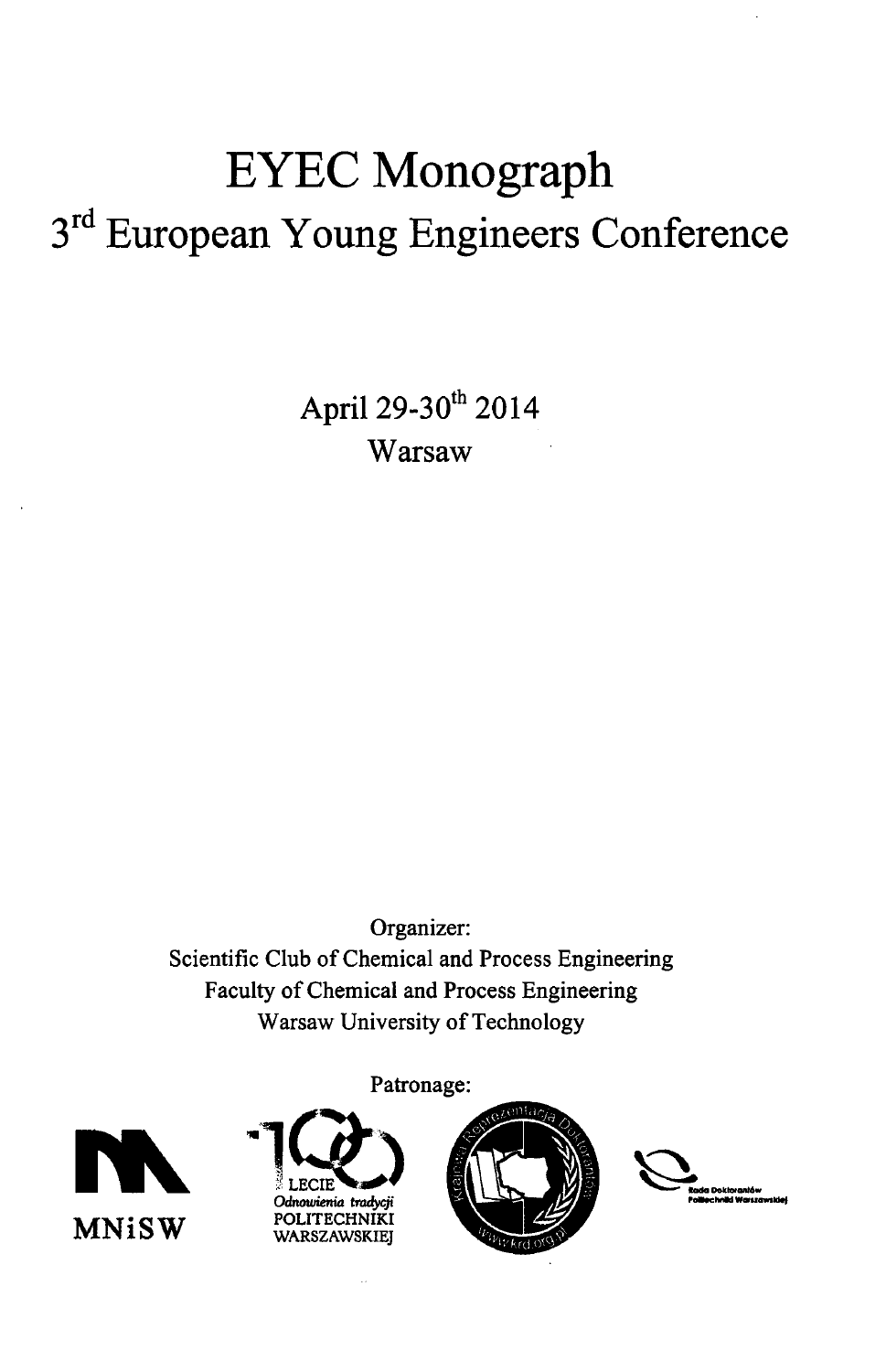## **Contents**

| Application of solar energy for cork waste water treatment on the example of |
|------------------------------------------------------------------------------|
|                                                                              |
| Sustainable assessment of biofuel production processes 25                    |
| Optimal design of pharmaceutical manufacturing process 34                    |
| Modification of natural fabrics with organosilicon compounds in order to     |
|                                                                              |
| Experimental studies of heat transfer process in a reciprocating mixer47     |
| Interactions of M1 and M3 muscarinic acetylcholine receptors in Alzheimer's  |
|                                                                              |
|                                                                              |
| Improving the properties of polymer composites with silanizated natural      |
|                                                                              |
| Ethanol concentration from water solutions using membrane contactors with    |
|                                                                              |
| Determination of chemical composition of atmospheric aerosols conducted on   |
| the basis of particulate matter samples from Malopolska, South Poland 82     |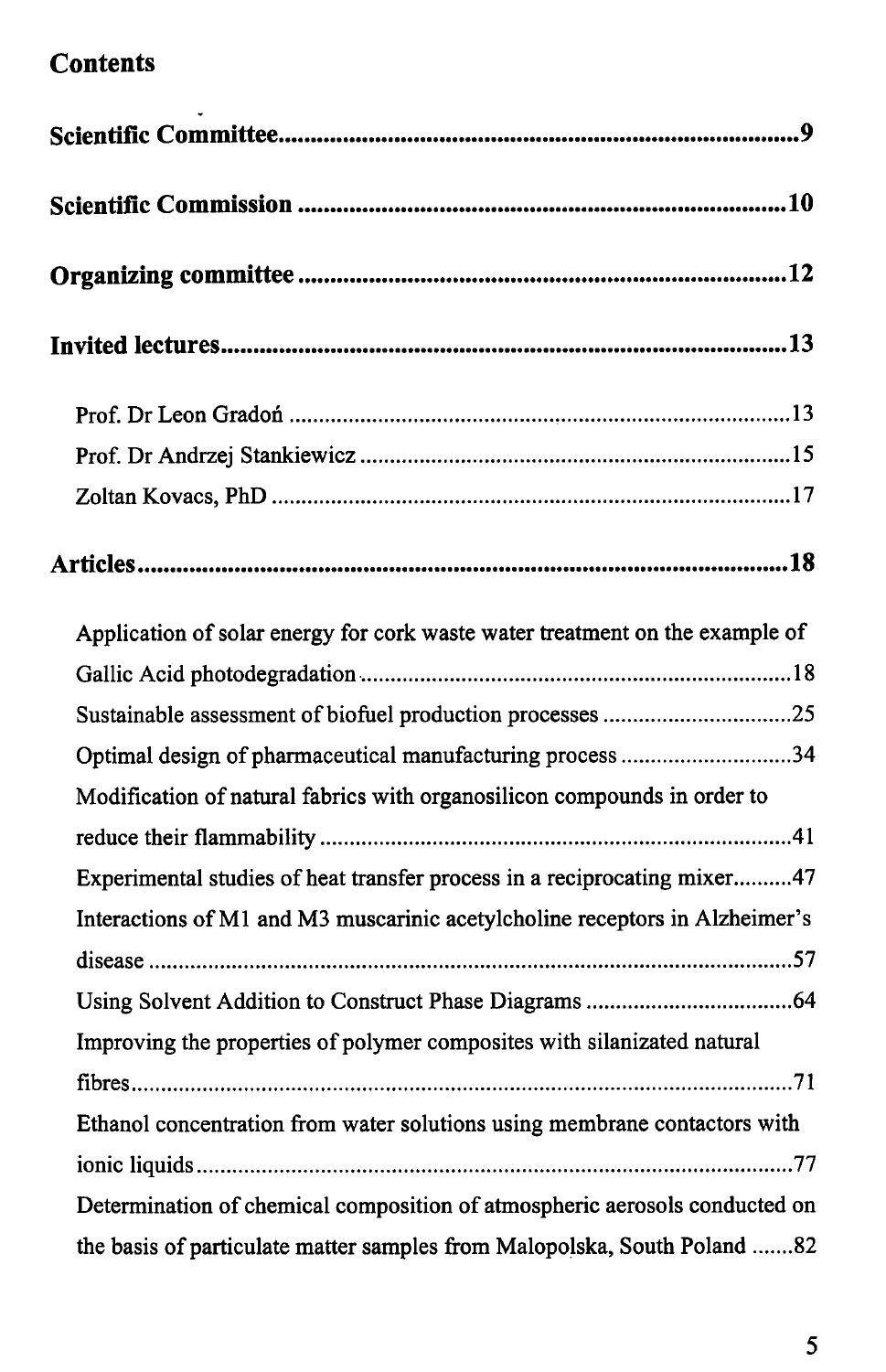|--|--|--|

| Thermally modified lysozyme (type C) for future biomedical applications 96      |  |
|---------------------------------------------------------------------------------|--|
| The use of Doxorubicin in antitumor therapy. Modern drug delivery system        |  |
|                                                                                 |  |
|                                                                                 |  |
| Toolset for measuring thermal behaviour of electronic devices  132              |  |
| Searching for the dependency between the occurrence of the single-nucleotide    |  |
| polymorphism and the results of correlated mutation algorithms 146              |  |
| Electrochemical method of stainless steel surface modification and its          |  |
| usability potential in novel biomaterials fabricating - preliminary study 158   |  |
|                                                                                 |  |
| Kinetic Parameter Estimation for Crystallization of L-ascorbic acid:            |  |
| Comparison of Airlift Crystallizer with Conventional Stirred crystallizer  170  |  |
| Synthesis and properties of new ferroelectric and antiferroelectric families of |  |
|                                                                                 |  |
| Properties of polymer gel electrolytes based on PVdF/HFP with solutions of      |  |
|                                                                                 |  |
|                                                                                 |  |
| Application of polyoxometallate-modified metal nanoparticles in biofuel         |  |
|                                                                                 |  |
| Synthesis and mesomorphic properties of fluorinated trifluorometoxy             |  |
|                                                                                 |  |
| Atomic force microscopy mechanical properties determination of three            |  |
|                                                                                 |  |
| Liquid crystalline blue phase in mixtures with dual frequency mode 181          |  |
| Application of Williamson-Hall method for estimating the crystallite size and   |  |
|                                                                                 |  |
| Demulsification of crude oil emulsion with the use of surfactants  185          |  |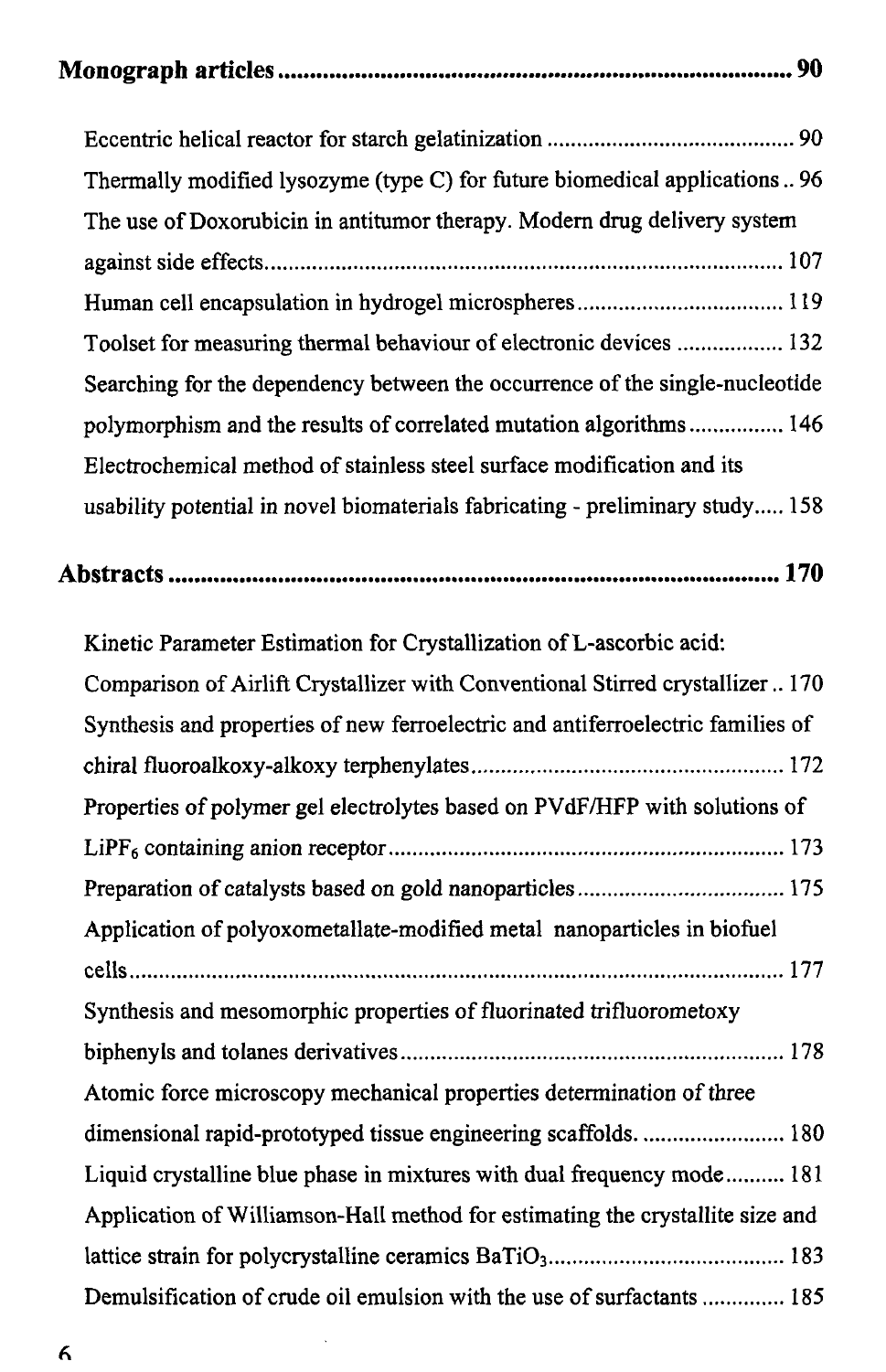| Photocapacitor - an integrated microelectrochemical system for solar energy     |
|---------------------------------------------------------------------------------|
|                                                                                 |
|                                                                                 |
| ESR-UV-Vis-NIR spectroelectrochemical study of selected C-nitro-                |
|                                                                                 |
| Ultrasound assisted continuous tubular crystallization of paracetamol 193       |
| Determination of order parameter of nematic liquid crystals using modified      |
|                                                                                 |
| Two approaches to the model drug immobilization into polypyrrole matrix         |
| for drug delivery systems based on conjugated polymers 199                      |
| Polymorph Nucleation: Interplay between self-associates and templates 201       |
| The symmetric functions as a useful tool in biotechnology – the applications    |
|                                                                                 |
|                                                                                 |
| Experimental studies of heat transfer process in a reciprocating mixer206       |
|                                                                                 |
| Application of strong electrostatic fields during the crystallization of Active |
|                                                                                 |
| Thermallymodified lysozyme (type C) for future biomedical applications210       |
| Technology of mesa-isolated HgCdTe barrier detectors 212                        |
| The use of doxorubicin in antitumor therapy. Modern drug delivery systems       |
|                                                                                 |
| Synthesis and mesomorphic properties of orthoconic liquid crystals with         |
|                                                                                 |
|                                                                                 |
| Dielectric properties of dual-frequency nematic liquid crystals 218             |
| Evaluation of drug release from electrospun nanofibers by modification of       |
|                                                                                 |
| The sorption ability of clayey raw materials from SE Poland and the             |
|                                                                                 |